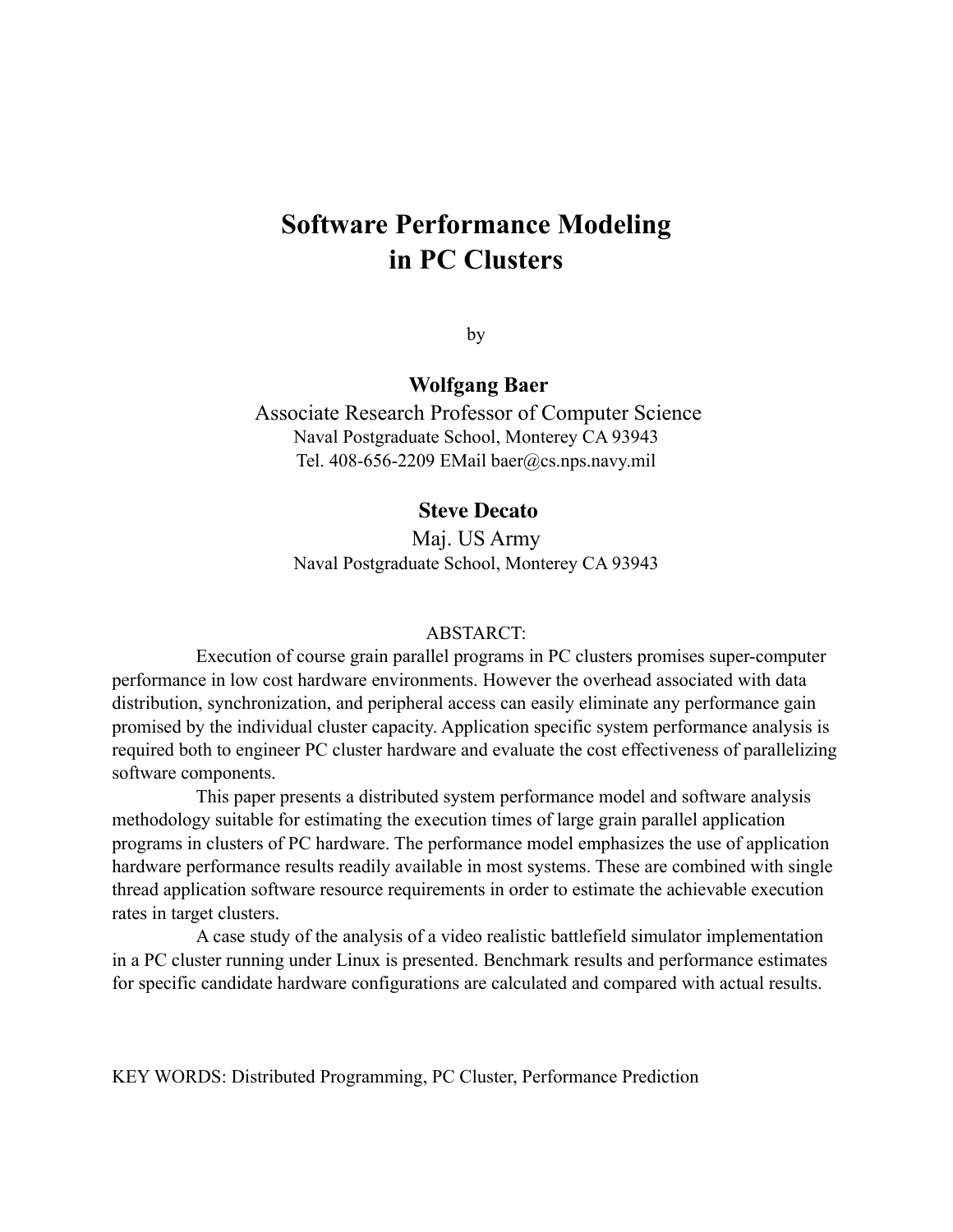## **INTRODUCTION:**

The study of computer architecture<sup>1,2,3</sup> has long been a subject which includes the estimation of software execution speeds and resource requirements. In the past execution estimates have largely been studied with the hope of improving computer hardware designs of single machines. With the emergence of networked computers and computer clusters4 the problem of designing software which executes in a networked environment now requires the software designer to become aware of networked architecture issues.

Coding standards such as  $PVM<sup>5</sup>$ , LAM/MPI6, and DCE7 are now available to allow writing of portable code for an abstract distributed machine. Deciding when to utilize such available standards and actually write distributed code is not clear.

- \*How to divide code into modules which can execute on separate machines?
- \*How to estimate the performance improvement of such code divisions in a specific networked architecture?
- \*When does it make sense to spend software development budgets on networked parallelization rather than faster single node hardware?

These are questions with which the software engineer and project manager must now deal.

This paper addresses these issues by providing a description of an analysis methodology applied to the problem of porting a perspective view scene generation program  $8,9$ from a single processor SGI workstation to a PC cluster environment. PC hardware has become powerful enough to compete with single workstations in recent years. The question of how to evaluate performance of networked PC clusters and whether such clusters can can compete with parallel workstations such as available in ONYX and Challenge SGI machines is an opewn one which will be addressed in this paper.

## **1) Serial Program Resource Description**

In order to analyze the issue of porting workstation code to PC clusters it is necessary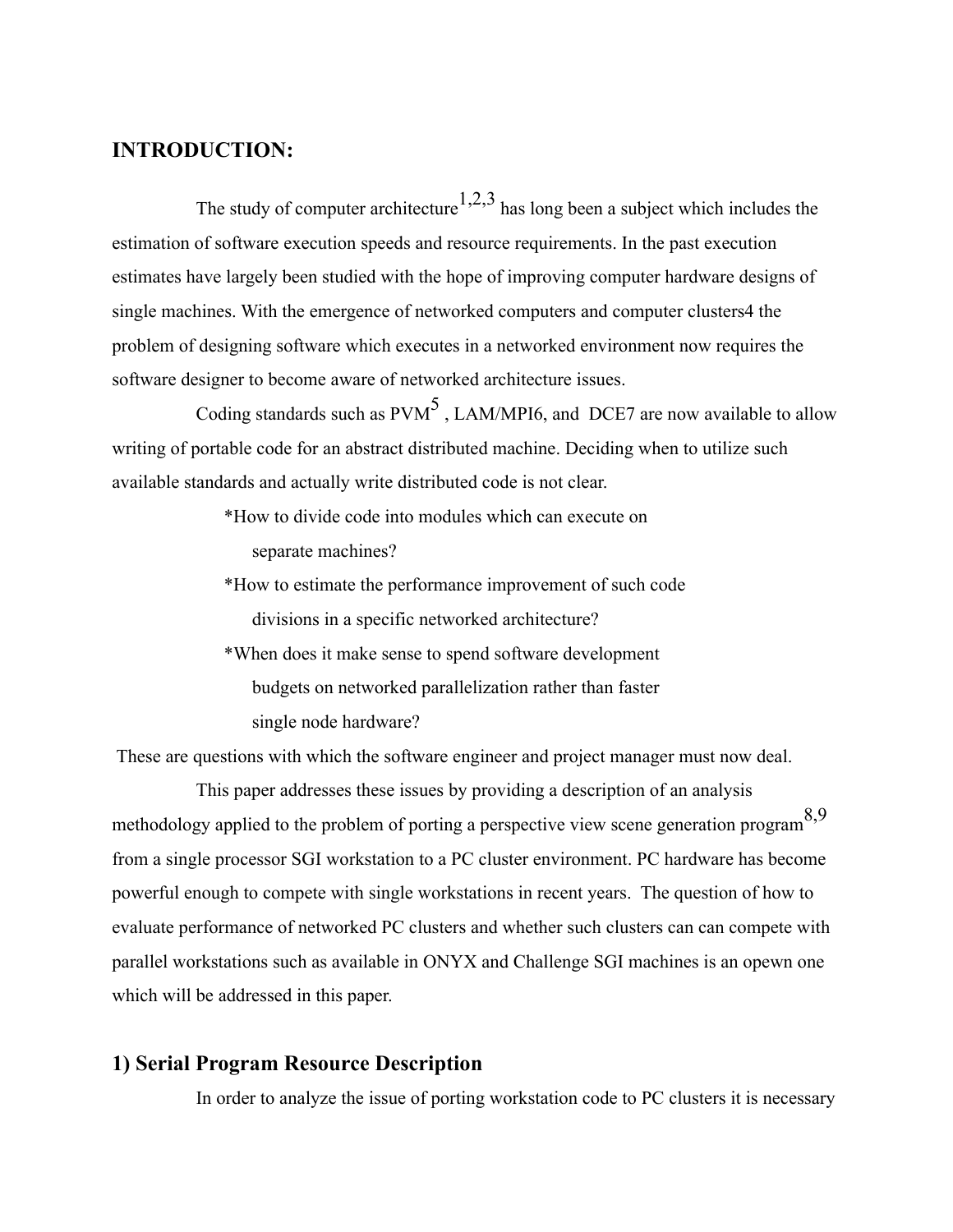to provide a quantitative description of the programs to be implemented. Figure 1 shows a diagram of a generic sequential program. The program is divided into N calculations. Each is named by a numerical label J. Each of the J calculations used part or all of the global data generated by the previous calculations as input data and in turn generates global data as output.

There are four resource measurements available to estimate the resource requirements of such a computation:

> \*Its real time execution speed measured in wall clock seconds (RTEX[J]) \*The average percent of the CPU utilized during this execution (CPU%[J]), \*The data volume output DVOL[J,OUT] or input DVOL[IN,J]

\* The average message size used for in and output of the data MSGZ[J,OUT] and MSGZ[IN,J].

It is convenient to write the resource characteristics of the program in the form of a matrix shown in figure 2. Here the rows have been labeled by the calculation names J while the columns have been labeled by the sequencial execution order, S, with which the calculations are carried out. Each element in the matrix is then characterized by the four resourcecharacteristics defined above. The diagonal elements represent the J'th sequential calculation in the original program defined in fig 1. The upper off-diagonal elements represent the send functions (SND)while the lower off-diagonal elements characterize the receive functions(RCV). Hence the send function SND[0,N] is responsible for sending DVOL[0,N] bytes of data from calculation C  $[0,0]$  to the communicating media while function RCV  $[N,0]$  receives the same number of bytes from the media and provides them to calculation C[N,N]. Solid arrows show the flow of data from a calculation through a SND/RCV pair and into the program space of a receiving calculation. The communication functions are necessary in order to explicitly analyze the program in a distributed environment. For a sequential implementation in a single processor only he diagonal elements are required and the matrix reduces to the linear form shown in figure 1.

In this notation the general formula for the run time of the program is simply the sum of all the calculations.

eq. - 1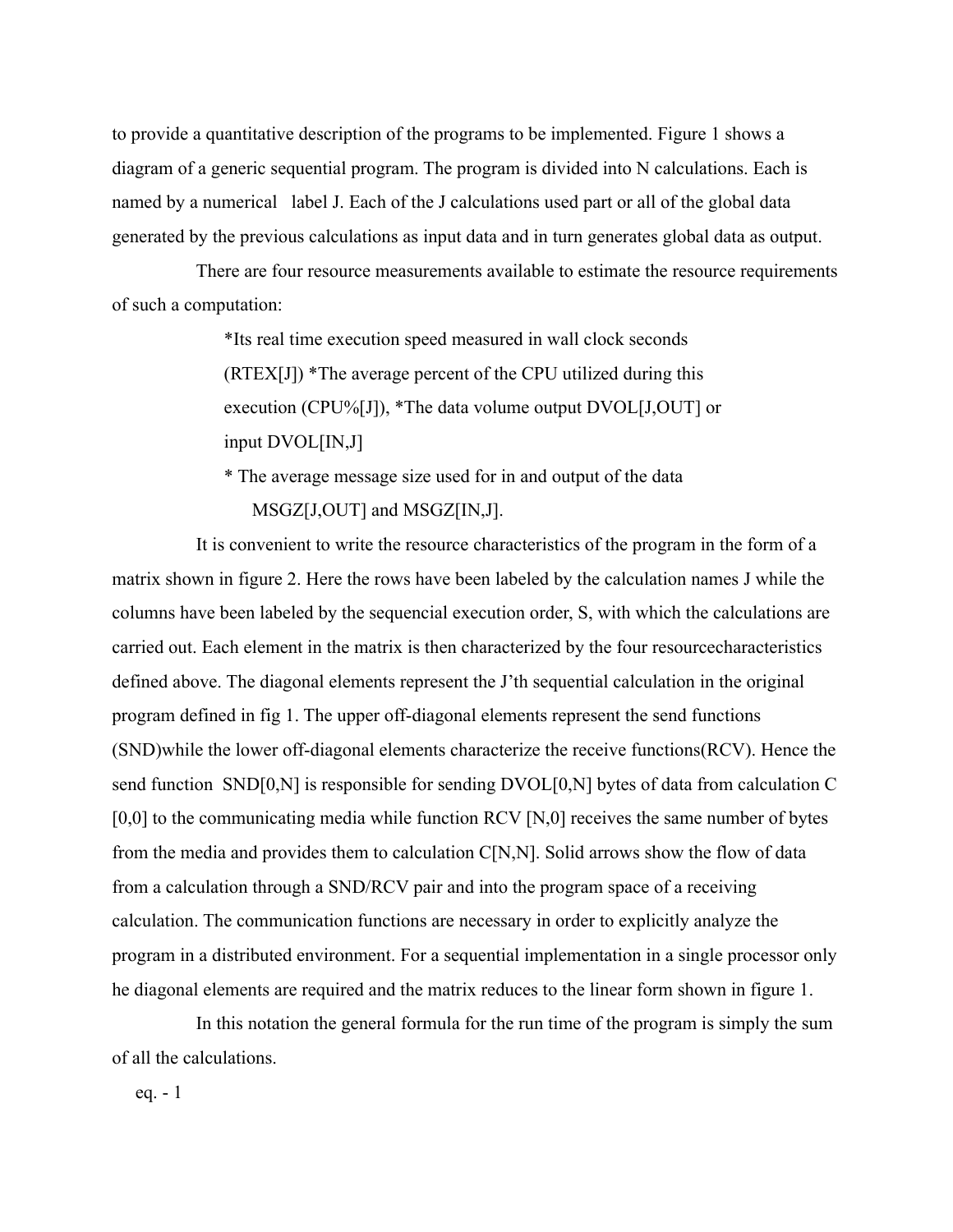The average percentage of the CPU utilized during the execution of the program is then:

eq. - 2

The number of CPU seconds (CPUS) utilized by the execution of the program can be consistently calculated from the formula:

eq. -3

The three equations presented above are sufficient to calculate the two main performance characteristics of a program. How fast it runs is given by RTEX. How much of the computer is being utilized to execute the run is given by CPU% or alternatively by the number of CPU seconds (CPUS) used by the program.

The purpose of this paper is to answer performance question when an already existing program is ported from one, possibly distributed, environment to another. It is therefore assumed that an executing copy of the code is available in some environment and that performance measurements are available.

Translating performance estimates then divides into two main tasks. These are,

- 1) estimate the resource requirements of a calculation module when changing machines.
- 2) estimate the resource requirements of the SND and RCV functions when changing the communication media between calculation modules.

#### **1.1 - Battlefield Visualization Program Test Case**

The cluster analysis presented in this paper uses an existing video realistic battlefield simulator  $8.9$  as a test case. The bare bones version of the program is divided into N calculations. There are three main calculation types. These are 1) a terrain data server which retrieves multi resolution (64 km to 1m) terrain data posts required for the calculation from disk, 2) a set of 1 to N-1 ray tracers each of which calculate the pixel color index for  $1/(N-2)$ 'th portion of the screen, and 3) a display calculation which interprets the index and scales pixel intensities to a display window.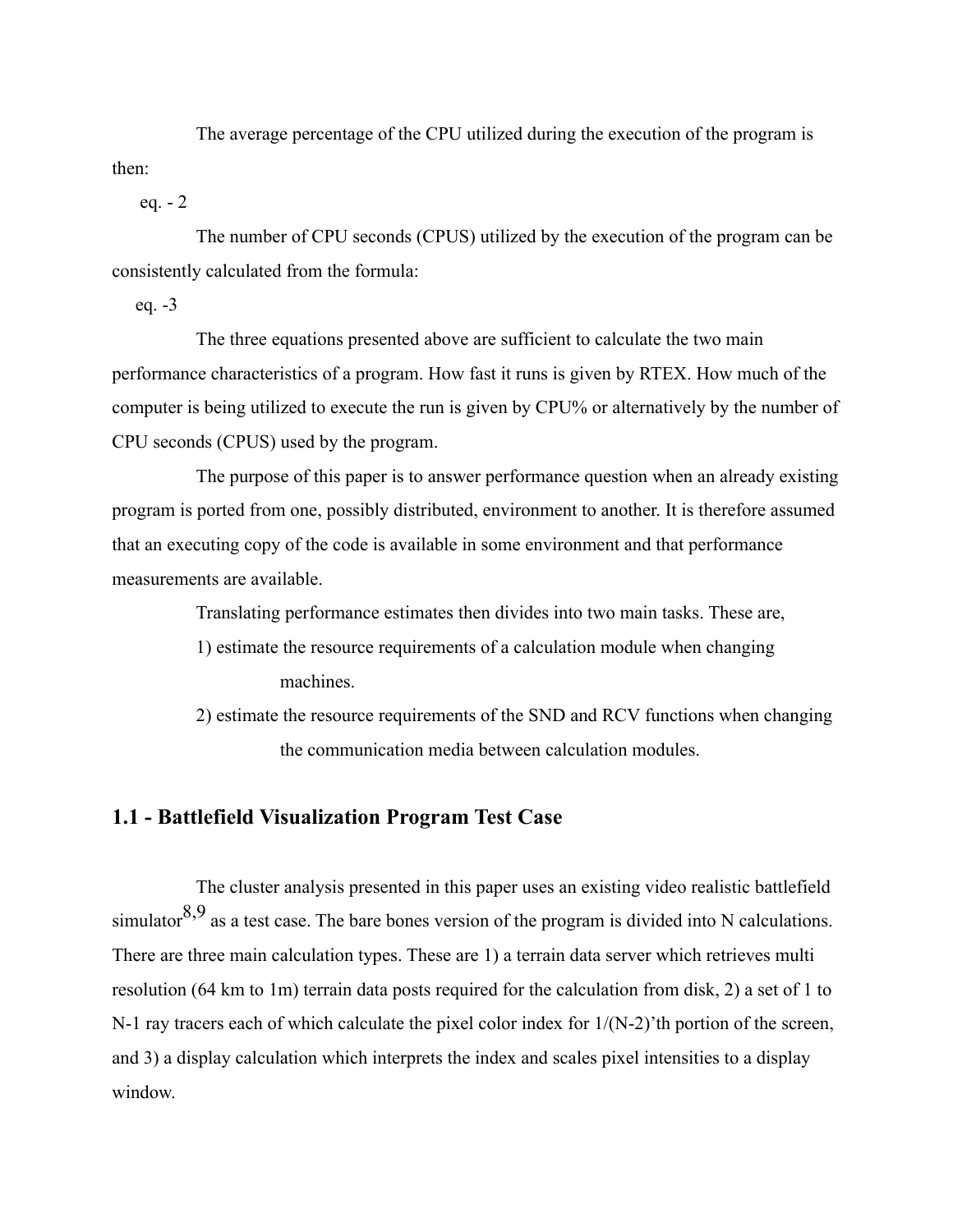A sequential implementation of the test case program is available and executes in a conventional single processor machine. Each of the calculating modules C[J,J] represented by diagonal elements passes a volume of data DVOL[J,S] to other modules through global memory areas using simple assignment statements such as,

 $/*$  RCV is implemented as\*/ LOCAL\_VARIABLE = GLOBAL\_VARIABLE;

 $/*SND$  is implemented as\*/ GLOBAL VARIABLE = LOCAL VARIABLE;

These statements are part of the calculating module C[J,J] code. Their effect on runtime performance is included in the measurement of the module. Hence all off-diagonal execution times (RTEX[J,S]) in the programs resource characteristic matrix are zero and the double sum in equations 1,2 and 3 above reduces to single sums.

The sequential program characteristics of these calculation types for a single frame calculation in a 100Mhz Pentium 64MB using a Diamond 64 2MB display card are listed below.

| RTEX $[0,0] = 2$ sec.<br>one fifth execution per frame |                                                                                                                                                                                                                                              |  |  |  |
|--------------------------------------------------------|----------------------------------------------------------------------------------------------------------------------------------------------------------------------------------------------------------------------------------------------|--|--|--|
|                                                        |                                                                                                                                                                                                                                              |  |  |  |
|                                                        |                                                                                                                                                                                                                                              |  |  |  |
|                                                        | data broadcast to raytracers                                                                                                                                                                                                                 |  |  |  |
| average data block in bytes                            |                                                                                                                                                                                                                                              |  |  |  |
|                                                        |                                                                                                                                                                                                                                              |  |  |  |
|                                                        | run time per frame                                                                                                                                                                                                                           |  |  |  |
|                                                        | saturates CPU when running                                                                                                                                                                                                                   |  |  |  |
|                                                        |                                                                                                                                                                                                                                              |  |  |  |
| $MSGZ[1,N] = 256$<br>column size                       |                                                                                                                                                                                                                                              |  |  |  |
| received from server<br>$DVOL[0,N] = 25MB$             |                                                                                                                                                                                                                                              |  |  |  |
|                                                        | average message size                                                                                                                                                                                                                         |  |  |  |
|                                                        |                                                                                                                                                                                                                                              |  |  |  |
| display rate                                           | <b>DIAMOND 64 2MB</b>                                                                                                                                                                                                                        |  |  |  |
| saturates CPU                                          |                                                                                                                                                                                                                                              |  |  |  |
|                                                        | total 256x256 screen size(bytes)                                                                                                                                                                                                             |  |  |  |
|                                                        | $CPU\%[0,0] = .8$<br>$DVOL[0,N] = 25MB$<br>$MSGZ[0,N] = 1024$<br>$RTEX[1,1] = 6/(N-2)$<br>$DVOL[1,N] = 2^{16/(N-2)}$<br>screen portion sent to display<br>$MSGZ[0,N] = 1024$<br>$RTEX[N,N] = 04$<br>$CPU\%[N,N] = 1$<br>$DVOL[N,1] = 2^{16}$ |  |  |  |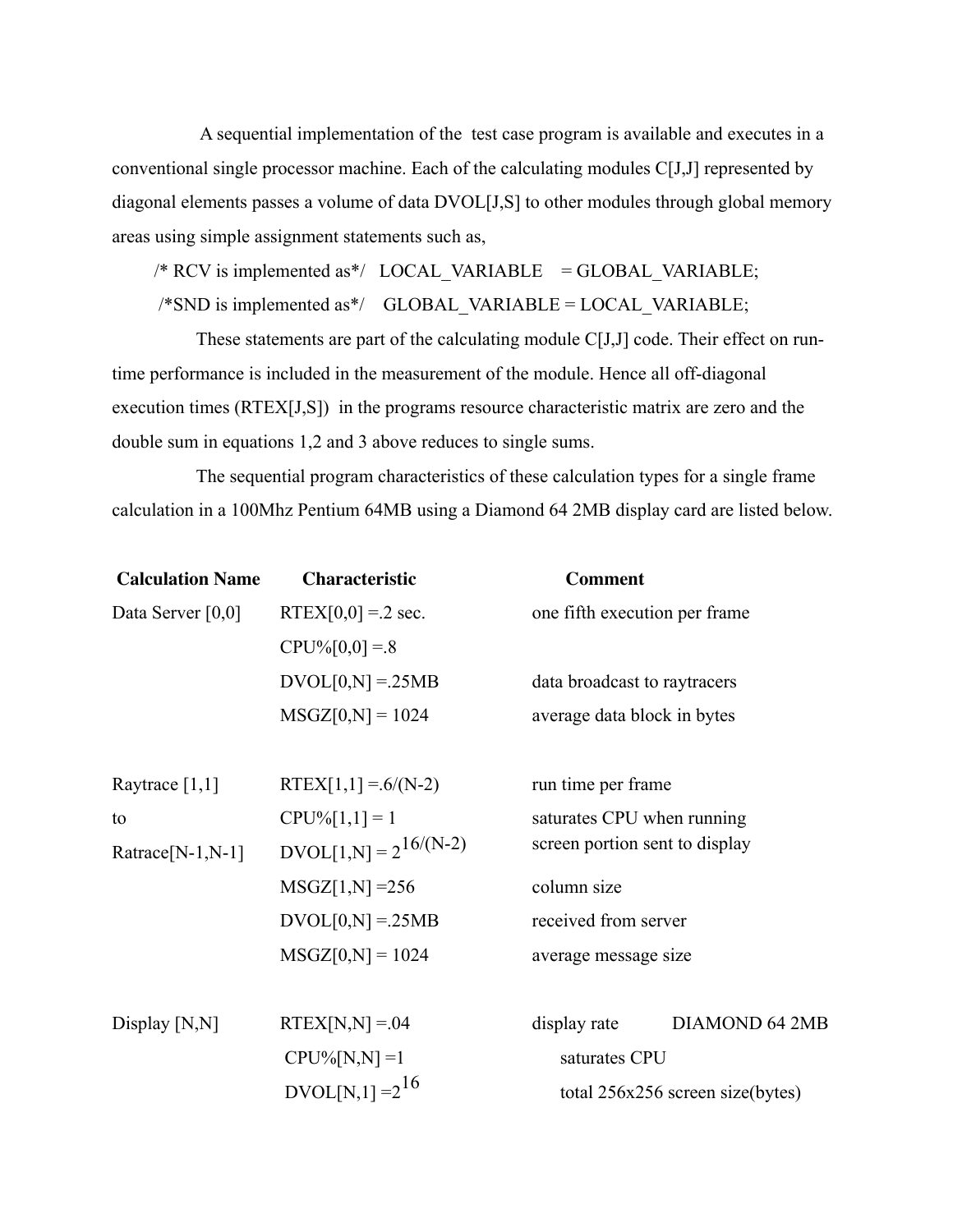#### MSGZ[N,1] =256 minimum message received

For sequential execution when the communication media is global main memory only the diagonal elements of the run time equation 1 are non zero and the value is given by,

This agrees with the actual run time for a typical view calculated when the viewpoint is situated 300 meters above the ground with a 30 degree look down angle moving at 60 miles per hour requiring the terrain data server to execute a full update cycle once every five frames.

This video realistic battlefield visualization program has been coded for parallel execution in a 21 processor Transputer and PowerPC 601 based parallel computer costing \$250K in 1994. It operates at approximately 16 FPS on this machine and at 1.2 FPS on a \$1500 PC. Our immediate problem is whether or not it makes sense to port this program to a PC cluster using low cost communication links and how fast we can expect it to operate as we add PC computing nodes?

#### **2) Conversion of Resource Parameters from One System To Another**

The simplest option for increasing software performance is simply to buy faster compatible hardware. In order to calculate the performance parameters of a calculation module from one machine to another it is necessary to introduce two new parameters. These are the CPU speed of machine M (CPUSPEED[M]) and the peripheral or I/O speed of machine M (PERSPEED[M]). We also note that the difference between the CPU seconds used in a calculation and the run time of the calculation is usually attributed to the time the calculation has to wait on a peripheral to complete its task. The relation,

eq. 4

.

shows this relationship using WAITSEC to specify the time the calculation is waiting.

If a CPU M2 is faster than a CPU M1 we would expect the corresponding CPU seconds used for a calculation to be decreased as follows,

eq. 5

Similarly if the peripheral speed of machine M2 is faster than M1 we would expect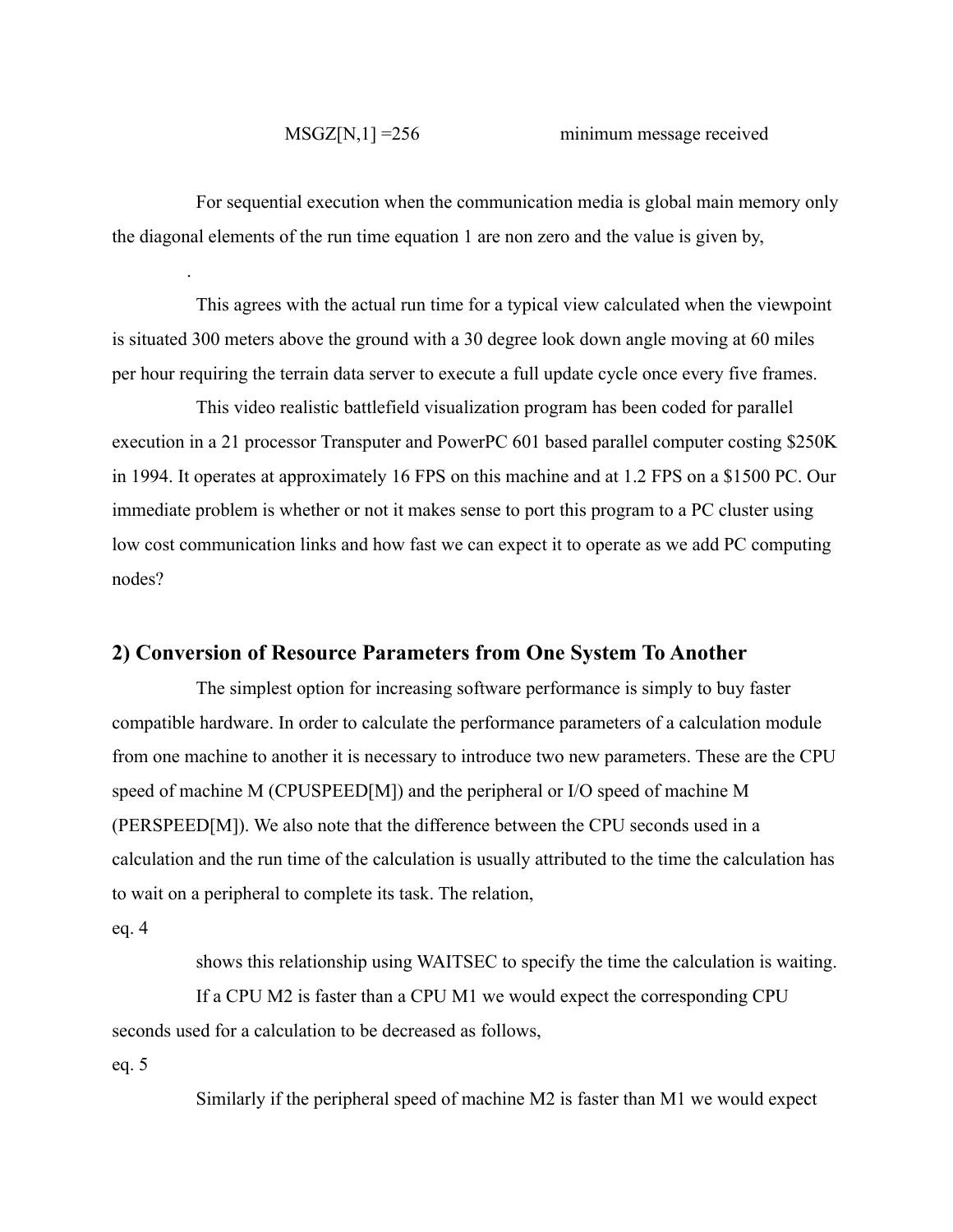the wait time for peripheral response to decrease as follows, eq. 6

We can now calculate the run-time of a calculating module in the second computer from the resource measurements in the first computer by substituting eq. 5 and eq. 6 into eq. 4 and using the definition of CPUS from eq. 3. The resulting conversion equations simplify to the following equation for the run time

eq. 7

and the CPU utilization,

eq. 8 .

Although absolute measures of CPU and peripheral speeds are often given in terms of standard benchmarks for our purposes it should be noted that only the ratio of speed appear in the resource conversion equations. If we double the CPU speed without changing the peripherals in our system the run time of a calculating module which utilizes half the CPU is given by eq. 7 as,

Hence only a 25% speed up is achieved because the sample calculation spends the same amount of time waiting in both machines.

For our application the CPU is utilized almost 100%. The SpecInt95 benchmark<sup>10</sup> of the Pentium Pro 200Mhz machine is 8.2 compared with 3.33 for the Pentium 100 we are using here. If these numbers can be taken as relative measures of computer speed the RTEX for a frame on the Pentium Pro 200 should be 0.34 seconds or 3 FPS. A dual Pentium Pro would be expected to run between 4-5 FPS. This simple hardware upgrade is the practical criteria against which performance improvement achieved by cluster implementation must be compared.

## **3) Estimation of the SND and RCV Functions Resource Requirements**

In the previous section we showed how resource parameters are converted between machines assuming no code changes and no architectural changes in the topology of the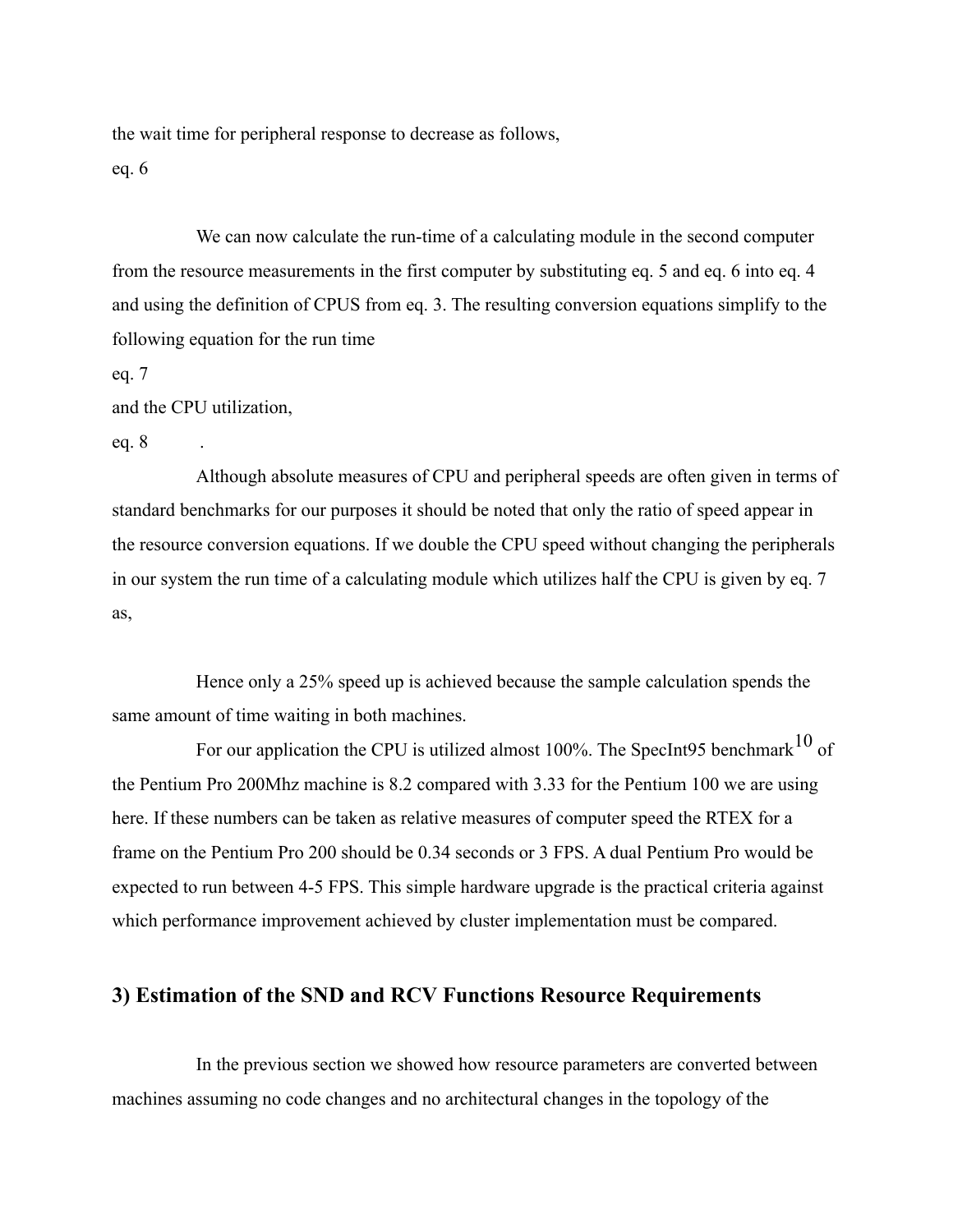communication media in which the program executes. In order to estimate the performance of code ported from one network topology to another it is necessary to take the effect of the message passing overhead into account. We have formally included the message passing functions in figure 2 as the off-diagonal SND and RCV functions. In the simple case of a sequential program executing on one CPU these could be ignored. In a distributed environment however explicit functions must be included which in themselves require CPU and wall clock resources. We must therefore estimate the overhead associated with these functions.

We will assume that data is transmitted as messages of size MSGZ bytes. The average message size transmitted from calculation J to calculation S is then given by, eq. 9 .

We will further assume that the communication system utilizes blocks of size BLKSZ in bytes so that the message is brocken into a sequence of full block transmissions (#BLKS) plus the number of bytes in the residual (#LEFT) which does not fit into a full block. The message size is related to these parameters as follows:

#### eq 10

A typical communication system will take some time (MSGSETUP) to process a message transmission request. It will break the message into blocks and take some additional time (BLKSETUP) to set up the transmission of each block. The actual data transfer then happens on a byte level interrupt basis and takes the inverse of the low level communication bandwidth (1/LLCBW) per byte to transmit. Using these parameters to characterize the message transmission the real time required for a message to go from calculation J to S is give by, eq 11

To estimate the cpu utilization we note that both MSGSETUP and BLKSETUP usually involve CPU calculations without input output wait time. All the waiting occurs in the low level bandwidth term. If the communications peripheral were fast enough to keep up with the IO bus of the system then the CPU would be kept busy all the time and the run time and CPU seconds would be the same. The CPU utilization is then calculate by utilizing eq. 3 as follows: eq 12

Here we have used the IO bus band width (IOBBW) in the numerator as a limiting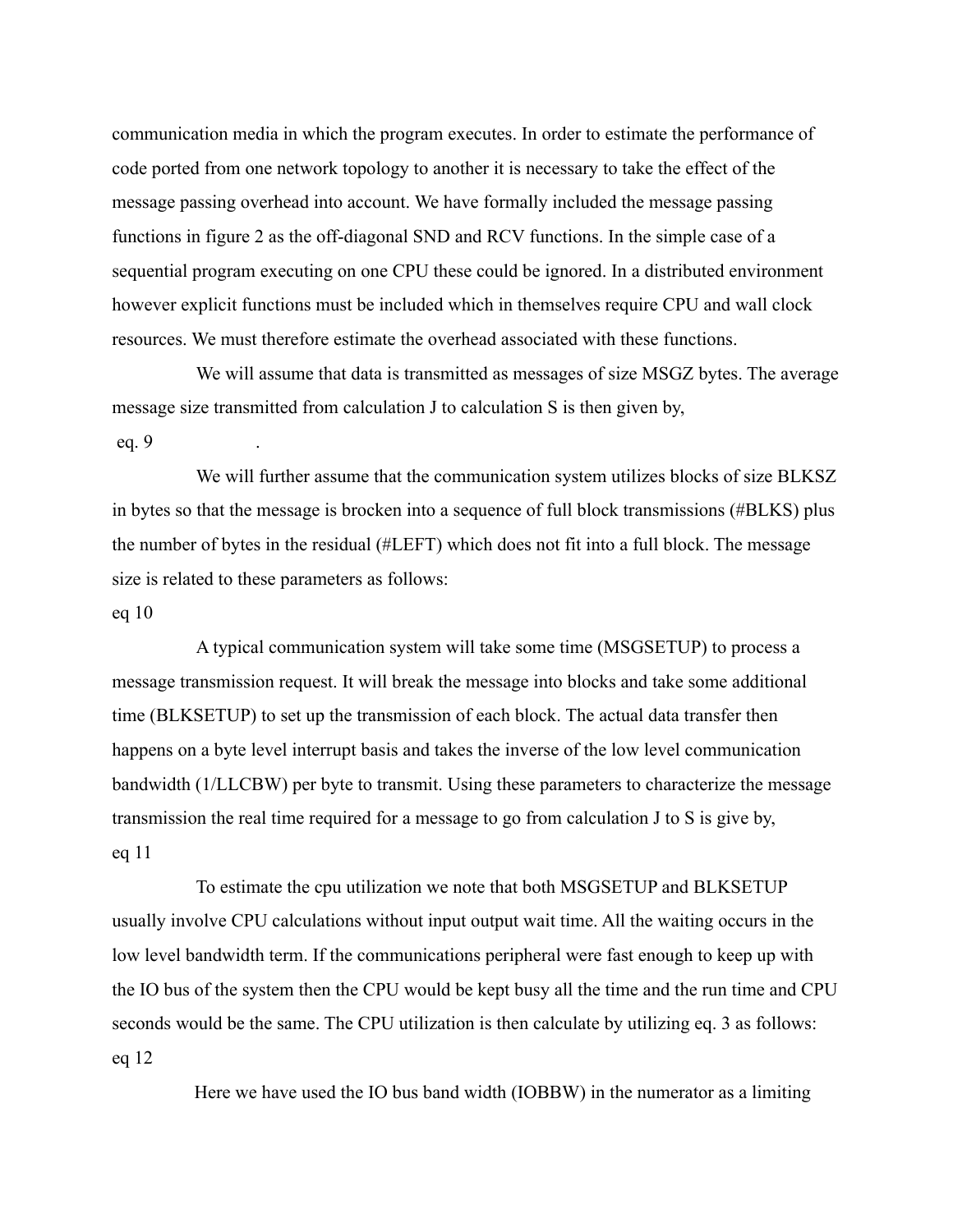factor. If the communicating peripheral is faster than the IO capability of the machine then the  $CPU\%[J,S] = 1$ , hence the formula only holds for communication systems which are slower than the CPU's to which they are attached (i. e. LLCBW < IOBBW).

We have developed formula for communications functions resource parameters which can be substituted into eq. 1 and eq. 2 in order to estimate the overall performance of the program in a cluster. These formula are given in terms of new variables such as setup time and band width. In order for these expressions to be useful we must find ways of determining the value of these new parameters for the candidate clusters topologies under consideration.

#### **3.2 Simplified Bandwidth Expressions**

The formula developed in the last section define resource requirements for communication functions in terms of parameters which are application software dependent (DVOL, #MSG) and parameters such as setup time and bandwidth which depend only on the characteristics of the communication system itself. Much like the CPU speed and peripheral speeds parameters introduced in section 2 the application independent parameters can be measured once for a given configuration and applied to performance estimation of any program one wishes to port.

In order to facilitate measurements it is useful to introduce the application to application program bandwidth (A2ABW). This is the bandwidth of data sent from one calculation to another including all communication overhead from all the layers of data handling subsystems involved. This is after all the number most software designers wish to know. How fast can I get data from the address space of one calculation to another? A2ABW is simply the total data volume one program wishes to send divided by the real time it takes to send it. Utilizing the formula derived above the value of the application to application bandwidth is given by:

eq. 13

Interestingly enough this expression is independent of the data volume and depend only upon the size of the messages an application wishes to send and the characteristics of the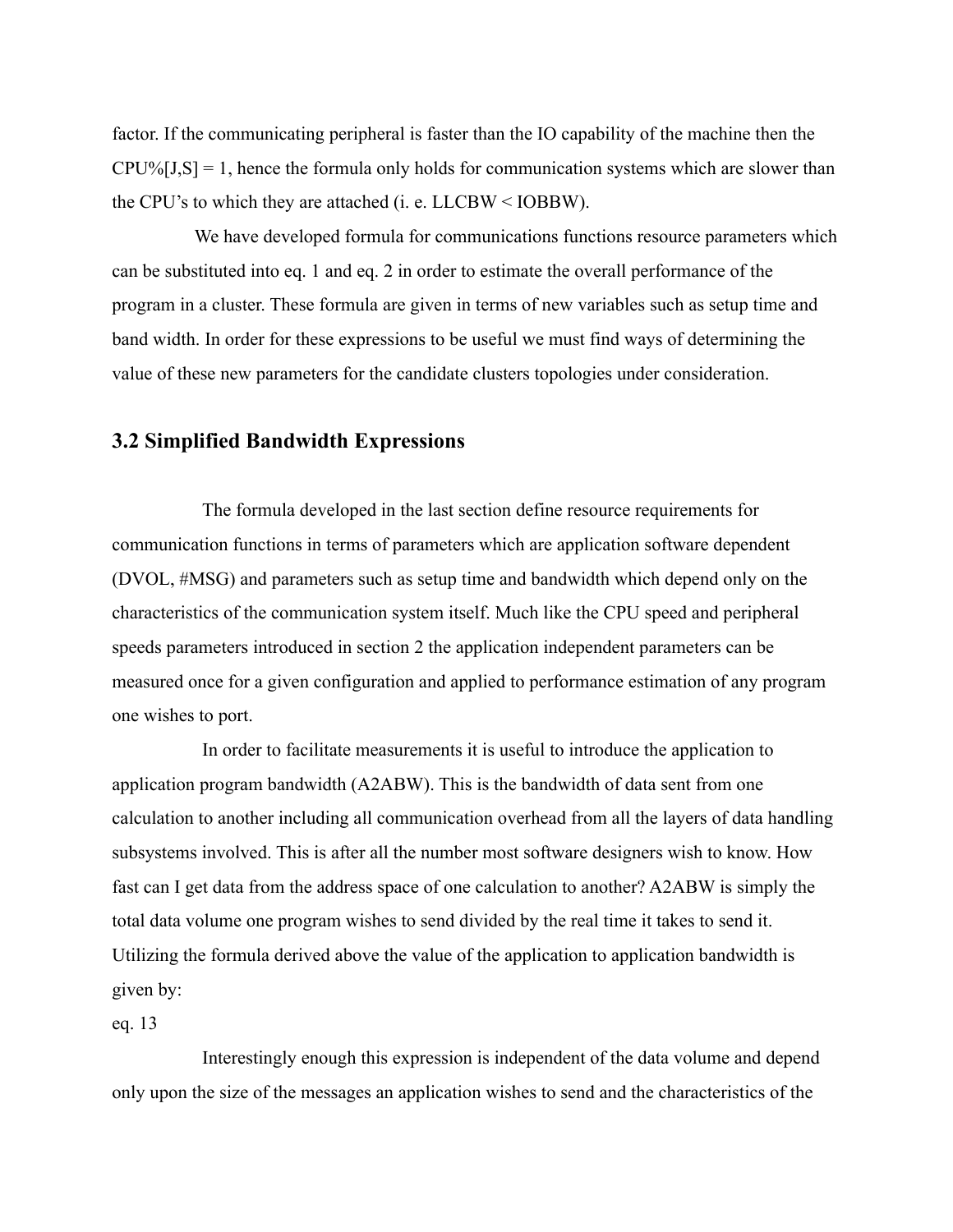communication subsystem.

Figure 3 shows a generic plot of the application to application bandwidth against message size. Communication parameters introduced in the can be extracted from features of this plot as follows. The locations of the bandwidth drop spikes are one BLKSZ apart and show the effect of the additional block setup time required whenever a new block is needed.

The shape of the curve to the first block size is independent of the number of blocks (#BLKS) and, if extended would reach the application level communication bandwidth (ALCBW) asymptotically. Clearly as the message size increases to infinity the effect of the message setup time can be ignored and equation 13 reduces to:

eq. 14 .

The formula for application level bandwidth suggests that we might be able to rewrite eq. 13 in terms by rewriting the terms involving BLKSETUP and LLCBW as follows, eq. 15 .

The is strictly true only if we treat the number of blocks (#BLKS) parameter as a floating point value and ignore the bandwidth drop spikes. The term in the bracket will be recognizes as the reciprocal of the application level bandwidth and by substituting this definition into eq. 13 we get the simplified bandwidth formula,

eq. 16 .

which is shown as the dashed curve in figure 3. The simplified formula of eq. 16 acts like an upper level envelope to the more accurate eq. 13 since it ignores the effect of lower level blocking. Similarly eq. 13 is an upper level envelope to a still more accurate formula which would include the effects of still lower level setup times. The cumulative effect of these approximations at all levels is to over estimate the communication band with relative to low level hardware capability. For our purposes the recognition that such over estimation is taking place is largely eliminated by using actual communication band with measurements hence the simplified formula are usually adequate.

Assuming we have made a measurement of ALCBW[J,S] by measuring the bandwidth for a large message we can now calculate the MSGSETUP parameter by making a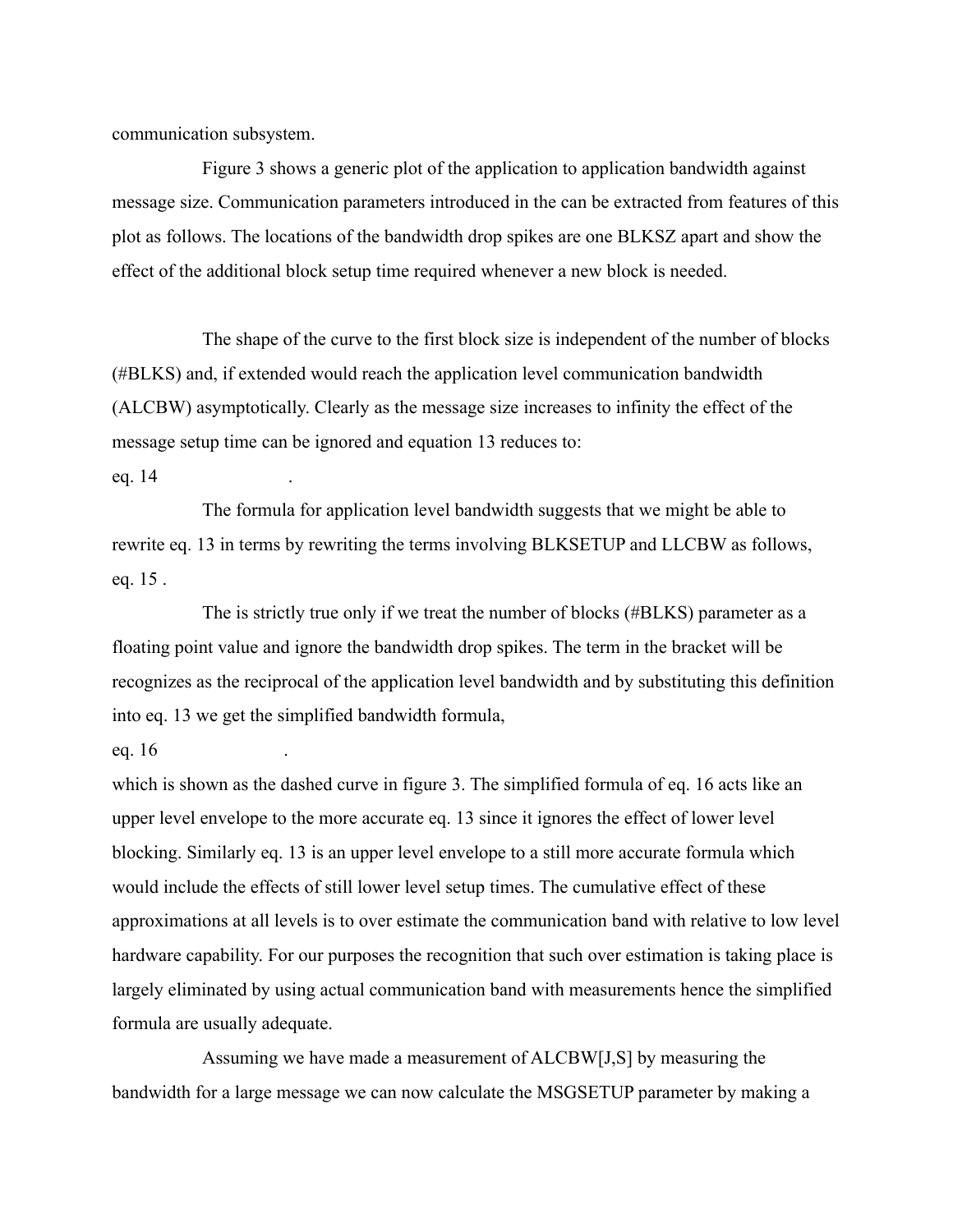second measurement at some small message size. If we designate the application to application bandwidth of message size N bytes as  $A2ABW@N$  then the message setup time can be calculated from this measurement from eq. 16 as follows:

eq. 17

Hence by making two measurements, one for a small message of perhaps 100 bytes and one for a very large message on the order of megabytes we have sufficient information to characterize the upper bound bandwidth of the communication channel represented by the dashed curve in figure 3.

In terms of these measurements and the simplified band with expressions of eq. 16 and eq. 17 we can rewrite the communication resource parameters as follows.

The run time for the SND and RCV functions from eq. 11 is now,

eq 18

Since run time for a communication is the same whether one is at the receiving or transmitting end this equation is symmetric in J and S meaning that the run time for the SND and RCV function is identical.

The CPU utilization from eq. 12 tentatively reduce to, eq 19

We say tentative because CPU utilization is generally not symmetric between send and receive functions. Often the receive side must do more error checking and takes a higher fraction of the CPU than the send side. We have introduced the notion of an application bus bandwidth in the parameter APBBW to formally account for the fact that the CPU utilization is essentially a measure of the time the CPU waits on the network. The APBBW is the bandwidth measured from the application to peripheral without actually sending the data. It is asymmetric and can be measured by taking CPU% measurements on the send and receive side of the communication system. For approximately symmetric communication protocols this parameter can be equated to the large message application to application bandwidth when the computer is in a loopback configuration in which all the communication software is exercised but data is actually transferred within a single machine and not communicated to the outside.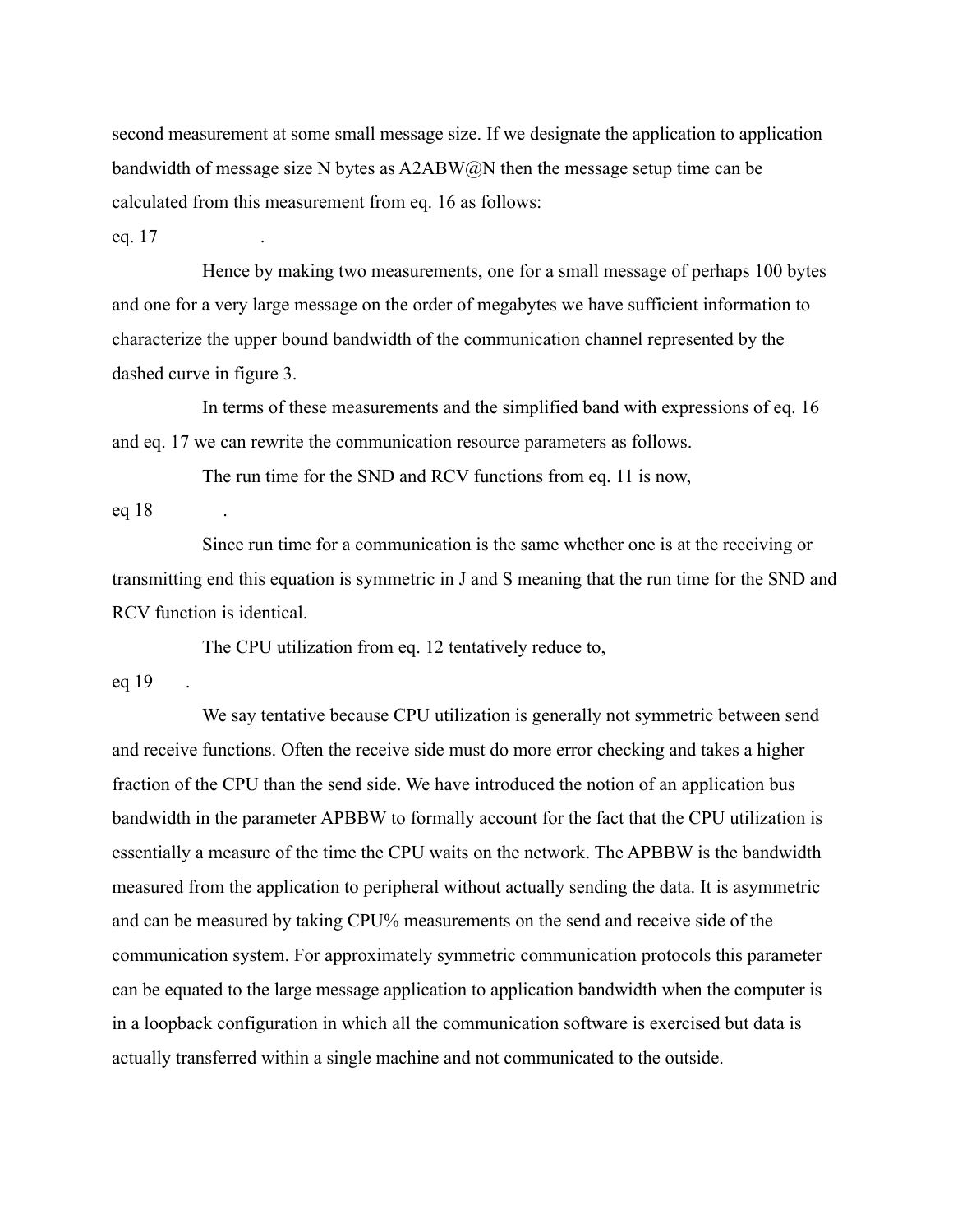# 3.1 Communications Parameters Measurement $11$

. Communications bandwidths and CPU utilization were measured as a function of message size using networked 100Mhz Pentium PC running under the Linux operating system. Communication hardware utilized included 3COM 100Mbit per second and 3COM 10Mbit per second ethernet cards.

| Table 1:<br><b>Communications</b><br><b>Parameters</b><br><b>Measurement</b><br><b>Results</b> |            |                  |            |                    |     |            |                    |            |               |
|------------------------------------------------------------------------------------------------|------------|------------------|------------|--------------------|-----|------------|--------------------|------------|---------------|
|                                                                                                |            | Socket<br>TCP/IP | Socket     | LAM/<br><b>MPI</b> |     |            | LAM/<br><b>MPI</b> |            |               |
|                                                                                                |            |                  | <b>UDP</b> | Measure            |     |            | Theoret            |            |               |
|                                                                                                |            |                  |            | d                  |     |            | ical               |            |               |
| Message size in                                                                                | <b>BW</b>  | <b>CPU</b>       | <b>BW</b>  | <b>CPU</b>         |     | <b>BW</b>  | <b>CPU</b>         | <b>BW</b>  | $\frac{0}{0}$ |
| bytes                                                                                          | <b>MBS</b> | $\frac{0}{0}$    | <b>MBS</b> | $\frac{0}{0}$      |     | <b>MBS</b> | $\frac{0}{0}$      | <b>MBS</b> | <b>ERROR</b>  |
| 200                                                                                            | $.5\,$     | 23               | .58        | 21                 | .31 |            | 43                 | .31        | $0\%$         |
| 600                                                                                            | 1.01       | 23               | 1.08       | 21                 | .73 |            | 39                 | .73        | $0\%$         |
| 1,000                                                                                          | 1.4        | 23               | 1.57       | 21                 | 1.0 |            | 42                 | .99        | $1\%$         |
| 1,400                                                                                          | 1.6        | 23               | 1.78       | 21                 | 1.2 |            | 42                 | 1.17       | 3%            |
| 2,000                                                                                          |            |                  |            |                    | 1.3 |            | 36                 | 1.35       | 4%            |
| 6,000                                                                                          |            |                  |            |                    | 1.9 |            | 36                 | 1.79       | 6%            |
| 10,000                                                                                         |            |                  |            |                    | 1.8 |            | 36                 | 1.91       | 6%            |
| 20,000                                                                                         |            |                  |            |                    | 2.1 |            | 39                 | 2.01       | 4%            |
| 80,000                                                                                         |            |                  |            |                    | 1.8 |            | $27*$              | 2.09       | 14%           |
| 640,000                                                                                        |            |                  |            |                    | 2.0 |            | $67*$              | 2.1        | 5%            |
| *NOTE: Setup times<br>$\alpha$ f 140 $\gamma$ and and diale                                    |            |                  |            |                    |     |            |                    |            |               |

of 1to 2 sec and disk activity indicated disk

swapping

Communication software included socket test code<sup>12</sup> utilizing UDP and TCP/IP protocols, the LAM implementation of the Message Passing Interface using MPI\_Send() and MPI\_Recv() functions. Though various network topologies were tested the primary results required for cluster performance analysis are direct point to point communications between otherwise idle machines with no additional network traffic. The results are shown in table 1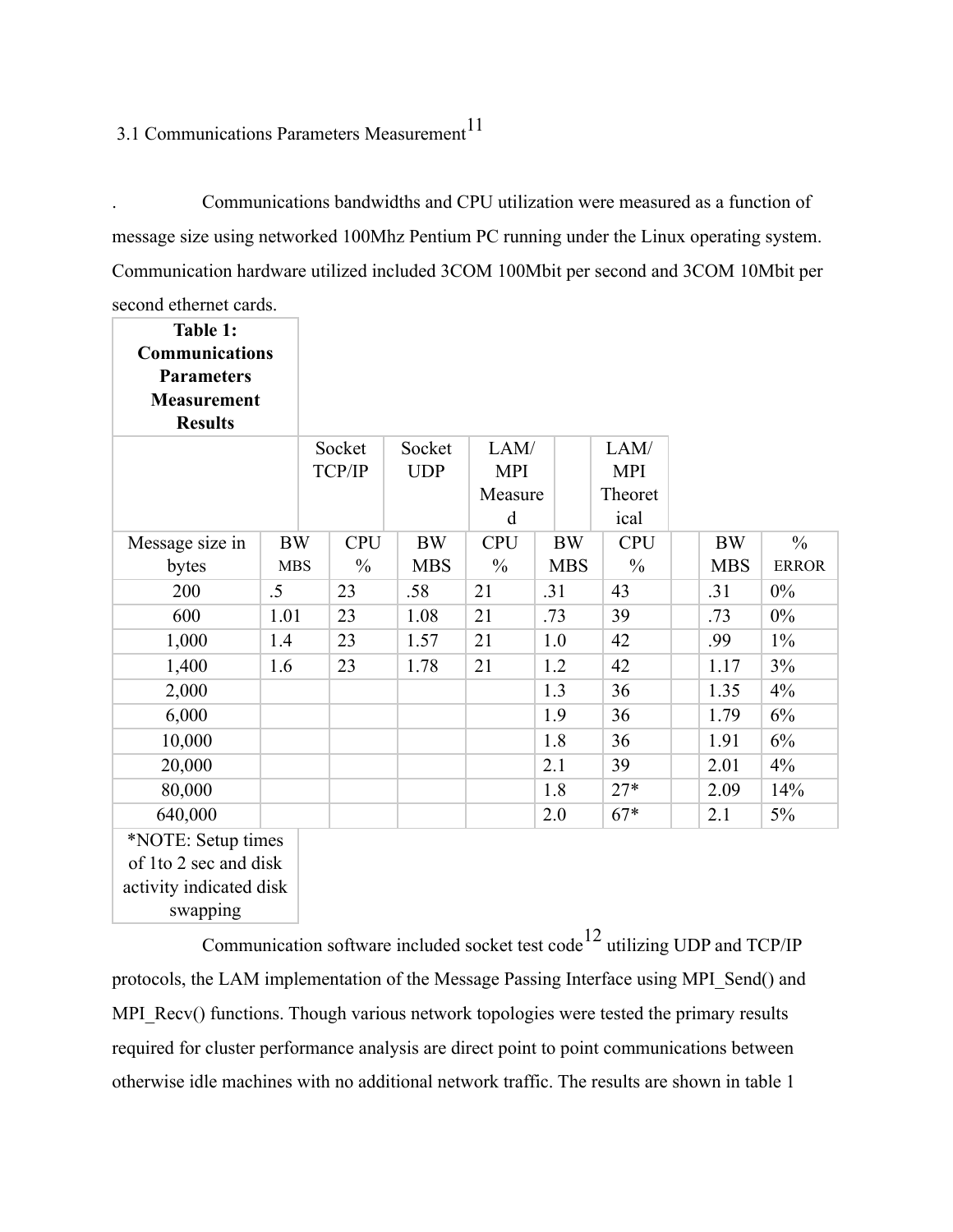above. All measurements were made by sending messages of size shown in column one back and forth between two machines a large number of times while the resource measurement function TOP was running. The total number of bytes sent was divided by half the total time in order to get the one way bandwidth. The last message received was compared with the first sent for error detection. TCP/IP and LAM/MPI measured values shown on table 1 had no transmission errors. UDP had errors and was unreliable as expected. We noticed two important features of TCP/IP transmission which were surprising:

- 1) Errors occur when message sizes exceed the ~1500 ethernet packet size.
- 2) The socket write commands do NOT block, hence stacking up sequential writes in a tight loop still causes errors.

We found these effects to be true on SUN and SGI workstations using TCP/IP as well as under FDDI communications links when packet sizes were above 4500 bytes. Hence socket transmission though faster could not be considered a reliable application to application protocol without adding error checking software. The LAM/MPI implementation, though slower than direct socket code, is therefore the indicative of reliable application to application performance.previous section were estimated. The parameter values for the TCP/IP and LAM/ MPI measurements are shown in Table 2 below.

Parameters from Table 2 were used in eq. 16 to calculate the application to application bandwidth for both TCP/IP and LAM/MPI. The last two columns of table 1 shows the theoretical calculations and the% error from measured result for the LAM/MPI communication links. Below 1000 byte size messages errors are negligible while above this size errors of 4 to 6% indicate the setup and handling time of internal block structures is not modeled accurately in the approximation represented by eq. 16 as expected. For TCP/IP eq. 16 and measured results matched exactly for the ranges shown in table 1.

.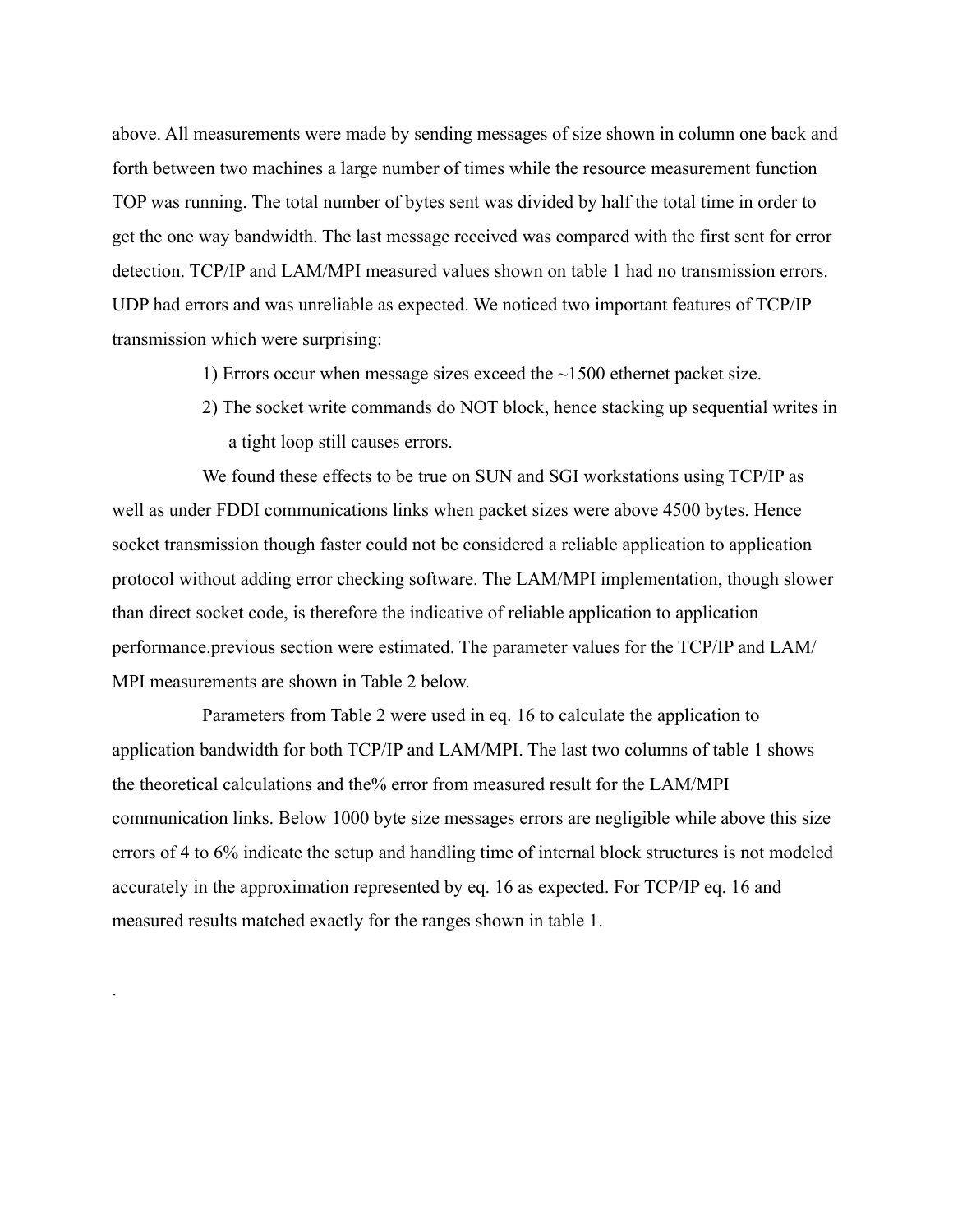| Table 2:<br>Communication<br><b>Measurement</b><br><b>Parameters for T100</b><br>links between<br><b>Pentium 100Mhz</b><br>PC's |                                        |               |         |
|---------------------------------------------------------------------------------------------------------------------------------|----------------------------------------|---------------|---------|
| Parameter                                                                                                                       | Description                            | <b>TCP/IP</b> | LAM/MPI |
|                                                                                                                                 |                                        | Value         | Value   |
| <b>APLCBW</b>                                                                                                                   | <b>Application Level Communication</b> | 2.5           | 2.1     |
|                                                                                                                                 | Bandwidth in Mega Bytes                |               |         |
| <b>MSGSETUP</b>                                                                                                                 | Message Setup Time in Milli Seconds    | $\mathcal{A}$ | .47     |
| <b>APBBW</b>                                                                                                                    | <b>Application Bus Bandwidth</b>       | 11            | 5.3     |
|                                                                                                                                 | in Mega Bytes                          |               |         |
| $CPU\%$                                                                                                                         | CPU utilization for message sizes      | 23%           | 39%     |
|                                                                                                                                 | above 100 bytes                        |               |         |

Using the measured values from table 1 communications parameters presented in the CPU utilization and application bus bandwidth were calculated from eq. 19. For messages sizes above 100 bytes setup time is negligible and the CPU% is given by a the ratio of application level communication to bus band widths independent of message size. An independent measure of socket transfer bandwidth using two tasks on a single machine verified the 11 Mbyte per second transfer rate between main memory address spaces of two executing processes using the socket read/write calls.

## **4) Cluster Execution Analysis**

The formula developed in section 3 allow us to estimate the communication overhead introduced by message passing SND/RCV calls as functions of application data volumes, average message sizes, and application independent communication parameters. We are therefore in a position to estimate the run time of an application in a PC Cluster given only the sequential run time (RTEX[J,J], the sequential CPU utilization (CPU%[J,J]), and the inter calculation data transfers characterized by DVOL[J,S] and #MSG[J,S] as defined in Figure 2. To do so, however, requires a further examination of the data dependencies between calculations in order to determine which, if any, calculations can be run in parallel.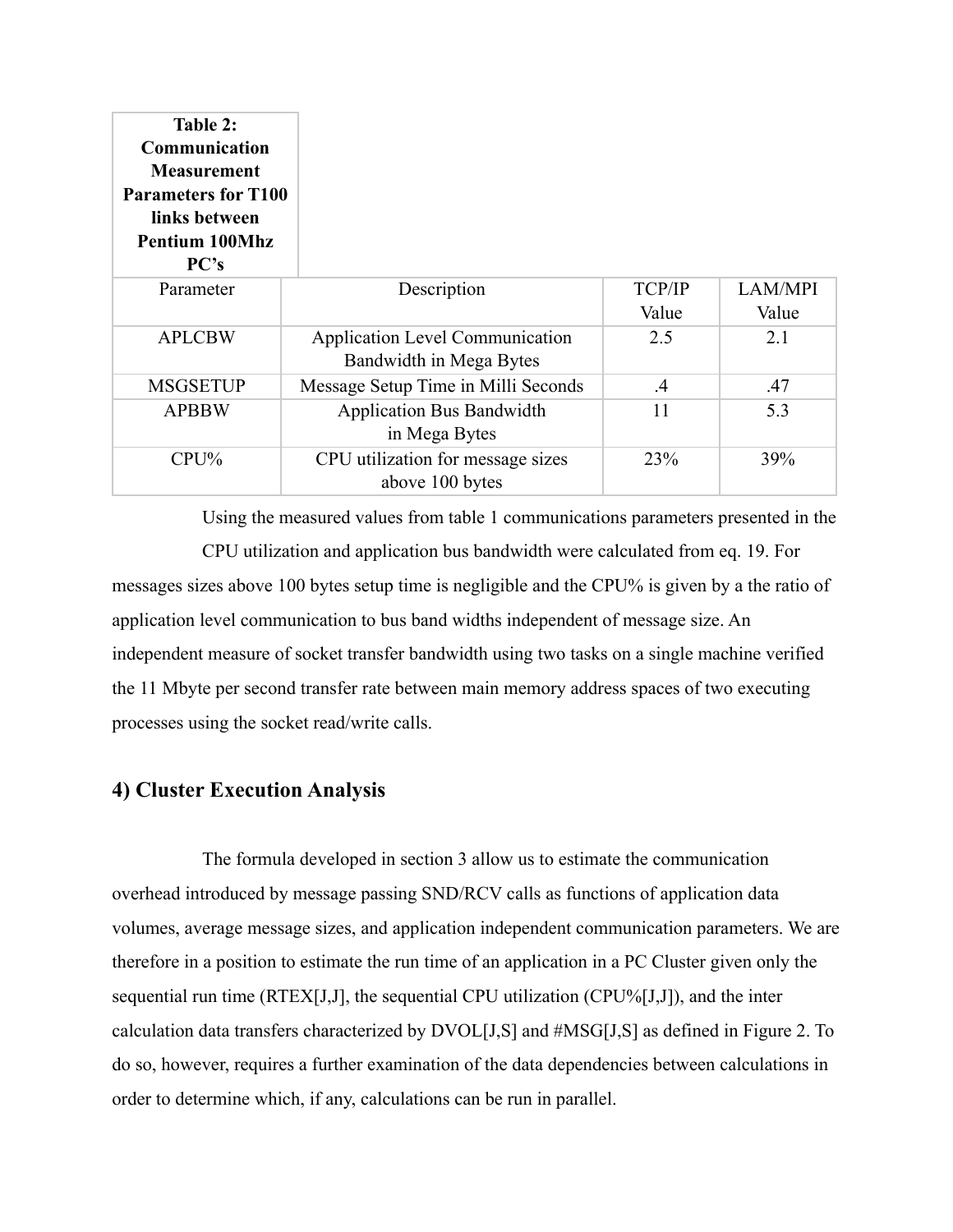In general calculations can only be run in parallel if they are data independent. If in figure 2 the DVOL $[J, S] = 0$  between two calculations J and S they do not transfer data and each calculation can proceed independently. This case applies to the ray trace calculations  $j=1$  to N-1 in our test application. A second category if data independence occurs when data is transferred between two calculations however the arrival time is not critical. This requires data transfer resources to be accounted for, but the exact order of such transfers are not critical. The terrain data server J=0 in out test application falls in this category. Terrain data is required by the ray trace calculation but, since these calculations are written to utilize low resolution background data when more recent high resolution data is not available, the only penalty for late data arrival is a degradation of picture quality. Since this happens only when the eye point is moving at high velocity the degradation is interpreted by the operator as an image blur which is expected from high speed motion and thus considered acceptable in the simulation. From an analytic point of view if we do not care when the data arrives we can rearrange the location of the SND and RCV functions for such calculations since the strict time order of execution is not required.

Data dependency considerations allows the sequential program matrix from figure 2 to be rearranged into a parallel execution schedule as shown in figure 5. Note the jump from a sequential matrix to a parallel schedule is application data dependent and requires the ingenuity of a program analyst on a case by case basis. What we show in figure 5 are three calculation types. The terrain data server, J=0, broadcasts its data to the ray tracers but otherwise runs continuously and in parallel with the other processes. The ray tracers can all run in parallel but their output is required input for the display process,  $J = N$ , which must therefore be run sequentially to them.

In calculating the resource parameters shown in figure 5 the RTEX and CPU% for the raytrace and display calculations were taken directly from the sequential characteristics given in section 1.1. The terrain data server executes in whatever time is available since it its high resolution output is required on an as available basis explained above. The CPU utilization for the SND and RCV functions are all identical at 39% assuming a LAM/MPI environment. While there are three RTEX values calculated from the bandwidth measurements (see Table 1) and eq. 18. The results for a 256x256 pixel image size are listed in tabel 3 below.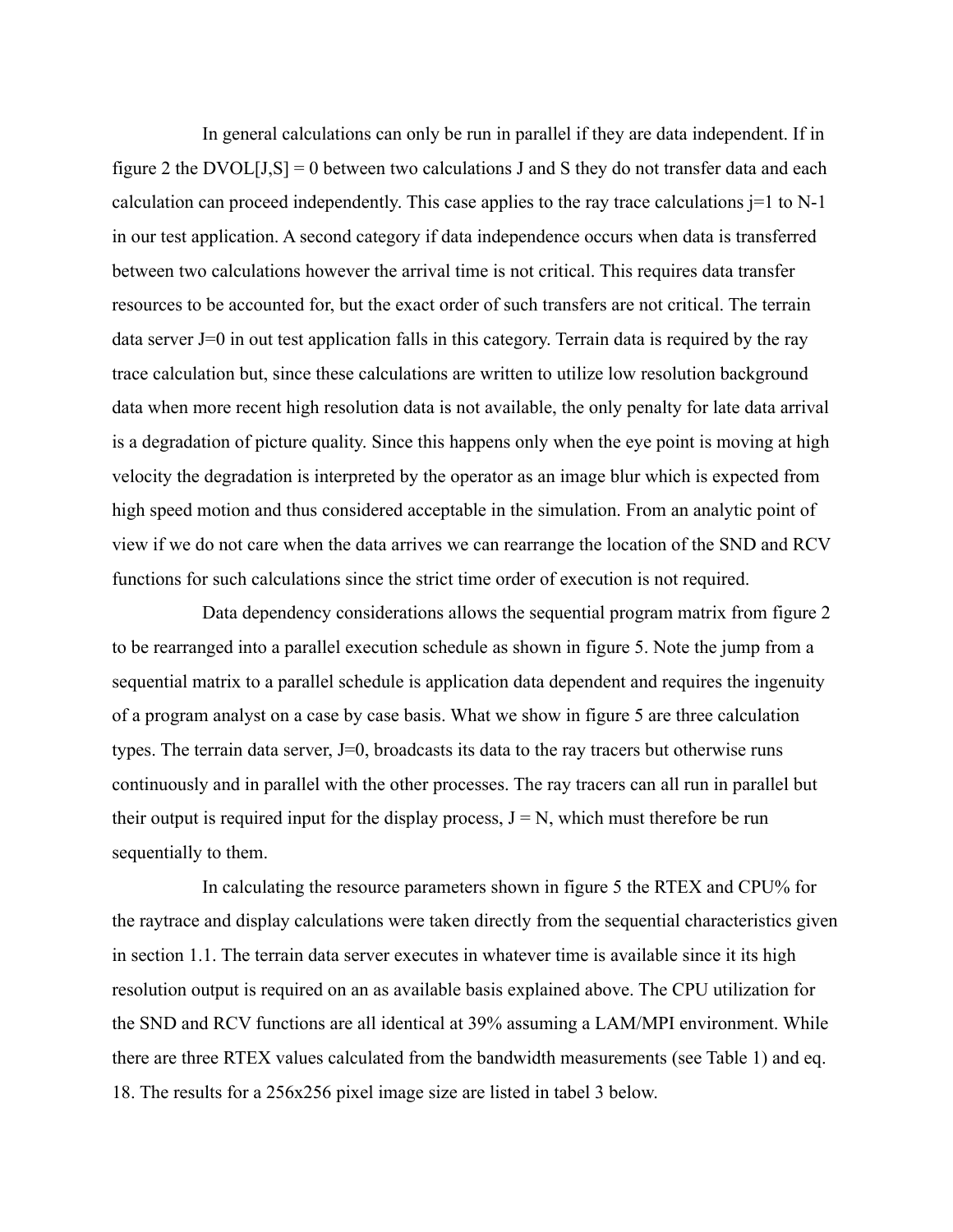Note the communication load represented on the output is dependent on the frame rate per second (FPS) while the communication load from the terrain data server depends on the motion of the eye point and is independent of the frame rate. Figure 5 below summarizes the program resource characteristics when our test program is divided to execute in N processors.

The numerical value along the bottom row shows the run-time in each time slice which can not be executed in parallel. These numbers are no longer the sum of all the run time values of each sequential calculation as given by eq. 1 but rather the sum of the maximum run time in each sequential time slice. For the four time slices shown above the formula is, eq. 20 .

The 0.25 seconds for terrain data transfer is true each second of run-time. Hence at RTEX =1 the formula gives the relation between FPS and the number of processors. The maximum frame rate for an infinite number of processors is 3.75 frames per second. This is not great. The main culprit is the communication load represented by the 0.16\*FPS term. The higher the frame rate the more data must be sent to the display processor and the longer it will take. The communications load therefore severely limits the effectiveness of the cluster approach.

In the Transputer architecture multiple hardware links are utilized to eliminate the bottle neck on the display processor. To test this approach in PC hardware we installed several communications cards and ran multiple TCP/IP communication treads. Typical A2ABW(MB/ sec)results are shown in table 4.

At a message size of 256 bytes this represents a 20% improvement in run time execution at the cost of 100% increases in CPU cycles. Hence a custom socket coded 8 processor system using 6 communications receive threads would change the 0.16 \*FPS term in eq. 20 to. 1\*FPS and generate 3.1 FPS while a infinite number of processors would give only 5.3 FPS.

Given the level of code characterization presented in section 1.1 for our battlefield visualization test case the Cluster analysis would end here. We cannot improve upon the schedule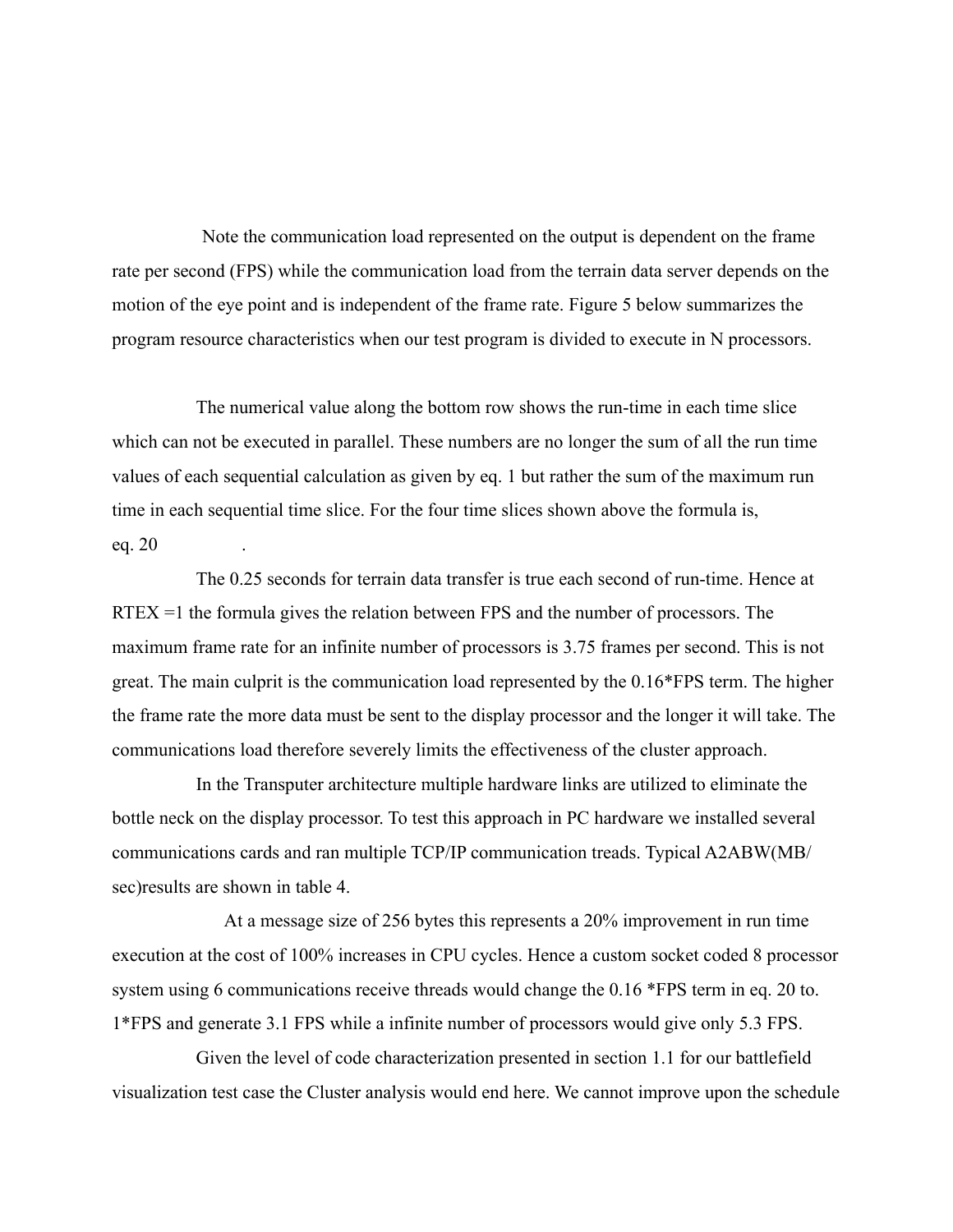shown in figure 5 or the performance predictions of eq. 20 within the confines of the data provided in section 2. Only by appealing to additional detailed knowledge of the code internals, and breaking the code down into finer grained calculations can further run time improvements be made. Using such knowledge is a little like pulling rabbits out of a hat since the reader has no means to judge the truth of our code specific assertions. We feel however that such code specific improvements will inevitable become part of a Cluster port analysis and include a few words here as an example.

## **4.1 Test Case Specific Improvements**

 Examination of the test case code shows that the SND, RCV for the raytrace processors can be run in parallel rather than sequentially as shown in figure 5. This is because the terrain data dependency has been programmed to contain a low resolution fall-back algorithm and the output can be sent more frequently than at the end of the calculation indicated by the sequential schedule. A simple formula for combining calculations which can be run in parallel (SP) and those which must be run sequentially (Ss) in one machine can be derived by assuming the parallel programs will fully utilized the machine. RTEX is then equal to, eq 21

This formula holds in our case since the raytrace calculation is always available to take up spare cycles relinquished by other processes in the sum and the context switching overhead can be neglected. If the three raytrace functions in processors 1 to N-1 are run as parallel threads The formula for the run time using FPs as independent variable is, eq. 22a .

Here N is the number of processors in the parallel configuration. There are at least three processors. FPS is the frame rate per second. The first term is the CPUS for receiving terrain data. Here the 0.39 is the CPU% for the receive function. The second is the ray trace calculation. The third term is the communication load to the display processor. All three are run in parallel.

We can also run two communication cards with multiple threads of the display RCV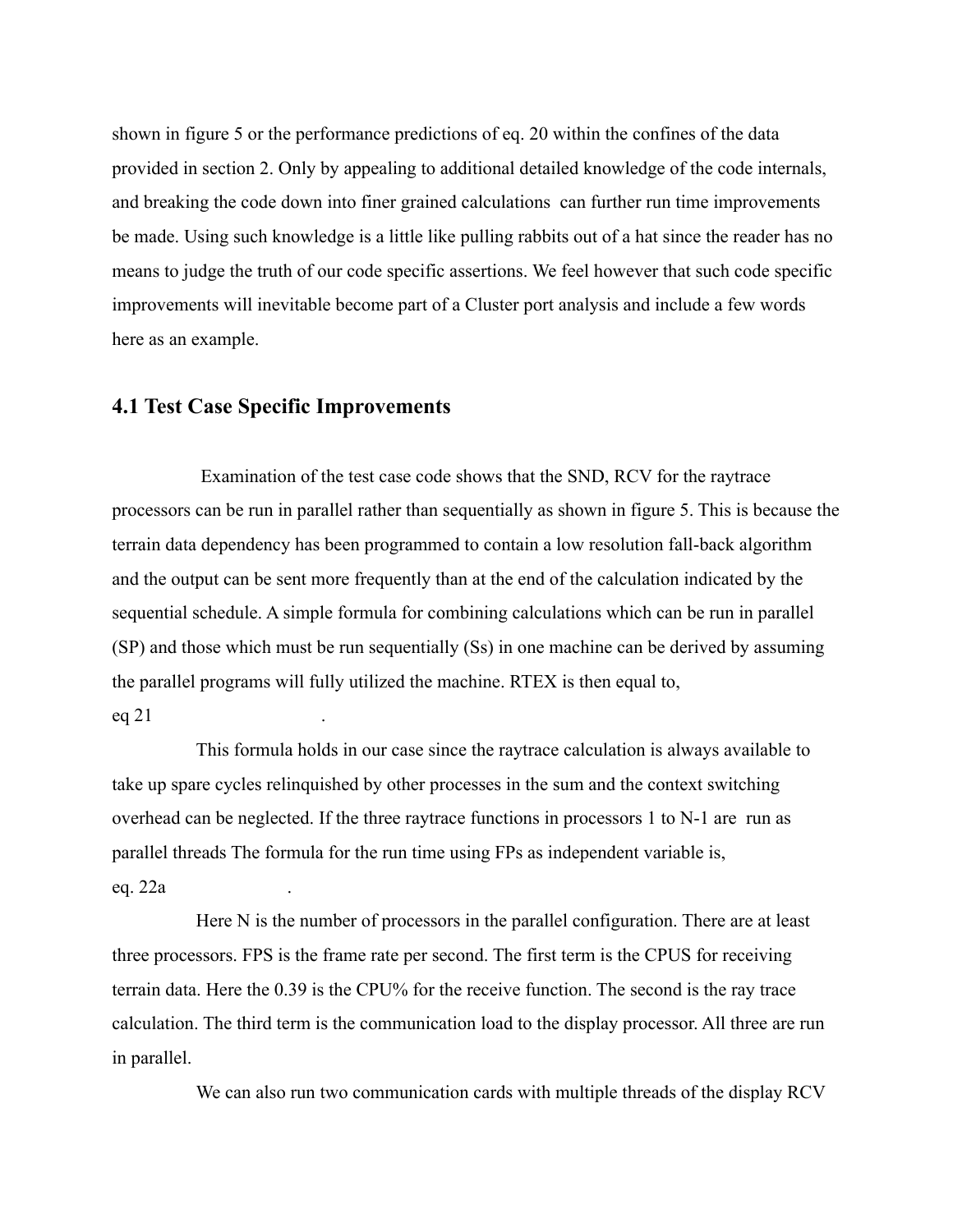function speeding up this component by 20% according to measurements reported in table 4. By applying eq. 21, the display processes RTEX estimate is,

eq. 22b .

 The 0.04\*FPS is the X-window display time. While the second term denotes the receive communications load. Note the formula is written explicitly using A2ABW(MSGZ) as a parameter in order to account for internal buffering into messages larger than the 256 bytes originally specified. This requires code changes and restricts the number of parallel processors to  $(2^{16}$  = MSGZ\*(Nmax -2)) - a code specific effect. The expected frames per second is calculated as the minimum of eq. 22 a and b. The result is plotted in figure 6a for the candidate Cluster configuration shown in figure 6b.

The Cluster configuration diagram shows three networks. One to broadcast data to the ray trace processors and two to carry the resultant image date to the display processor.

The shape of the performance estimates in figure 6a is quite typical. Initially the performance dips due to the increased overhead of explicit send and receive functions added to the code. After adding 4 processors the performance improves indicating a good parallelization of calculations has been found. Lastly the effect of the communication bottleneck in the display processor limits the otherwise linear speed up in the ray trace processors.

## **5) Conclusion**

We have described a general method for predicting the performance of software in a PC cluster. The technique assumes the run time, cpu utilization, and data communications volumes are known and provides formula for calculating program performance in a distributed message passing environment. The method concentrates on application to application communication performance. It provides simple expressions for message passing overhead in terms of a few easily measured communications parameters. Comparison between theory and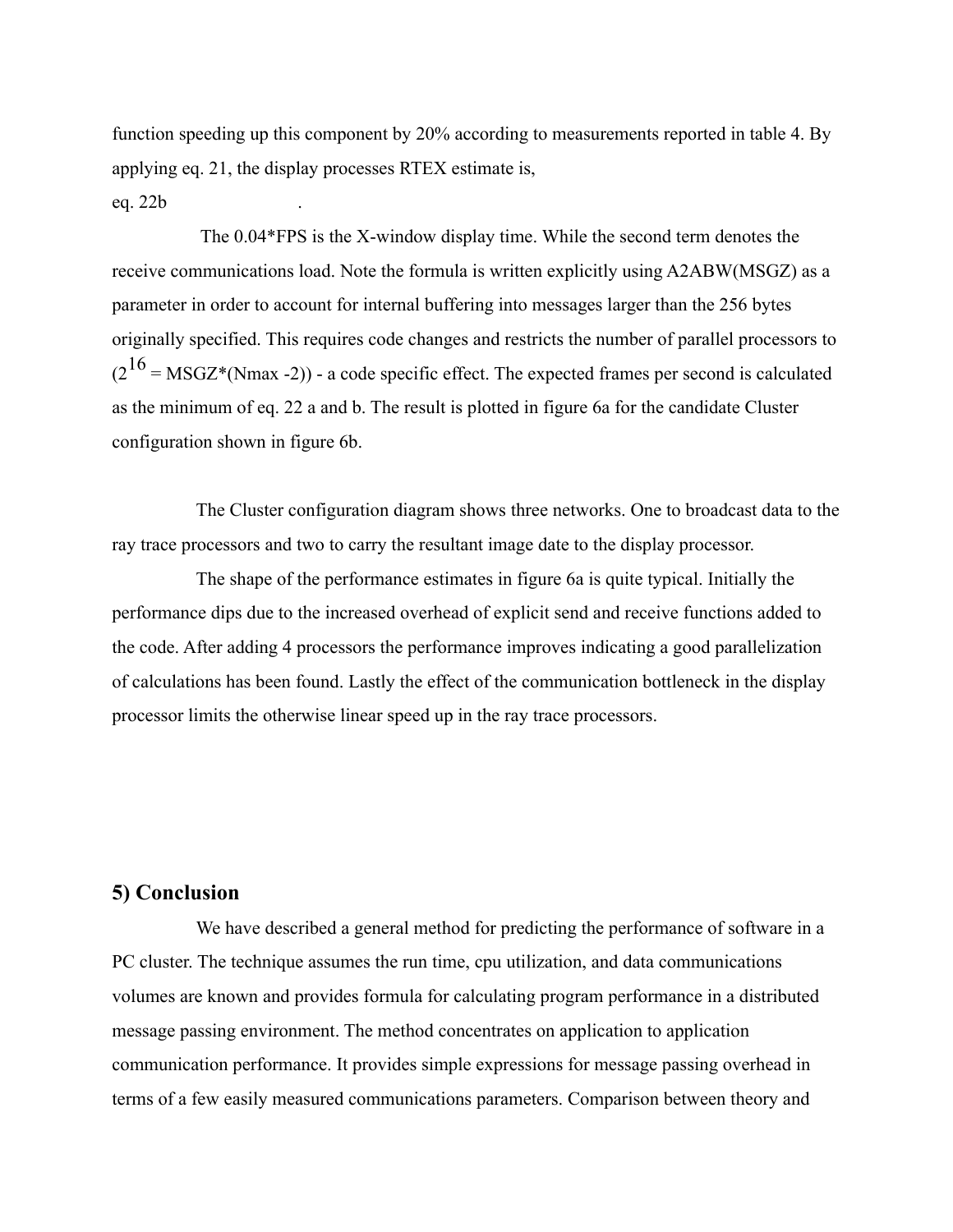measured communication characteristics appears quite good in the test case measured.

We also applied this technique to analyze the benefit of porting an existing battle field visualization application to a networked cluster. This exercise serves both as a test case for the analysis technique and provides guidance to program development questions for our project.

The conclusion for our test case, summarized in figure 6, shows that after an initial performance drop to accommodate the message passing overhead a linear performance increase is expected by increasing the number of processors until a display bottleneck is reached. We estimate that by utilizing eight processors, modifying code to utilize message passing subroutines, and optimizing message structures for a networked environment we would achieve 8.7 FPS or approximately 7 times speed up over a single node sequential implementation.

The question of whether or not to actually build a cluster implementation now becomes a price, packaging, and maintenance issue. We believe better performance can also be achieved by buying a faster single machine rather than expand into a cluster. We have therefore purchased a dual Pentium 200MHZ Pro machine to explore whether the predicted 4 to 5 fold speed up estimated by eq. 7 can be achieved with less cost, maintenance, and storage overhead.

For our project Cluster configurations built from PC components are a viable alternative for achieving speed increases. This conclusion is specific to the characteristics of our software task. The relatively large message sizes inherent in our project minemize the communication penalties associated with message passing implementations. Other applications, with smaller message traffic may perform better. The importance here is not the specifics of our project but that message passing implementations come with significant software performance penalties which may eliminate speed advantage one hopes to achieve. Quantitative analysis on a case by case basis is required. This paper has collected both the formula for such analysis and showed how they are used to perform software design trade-offs and optimize Cluster configurations.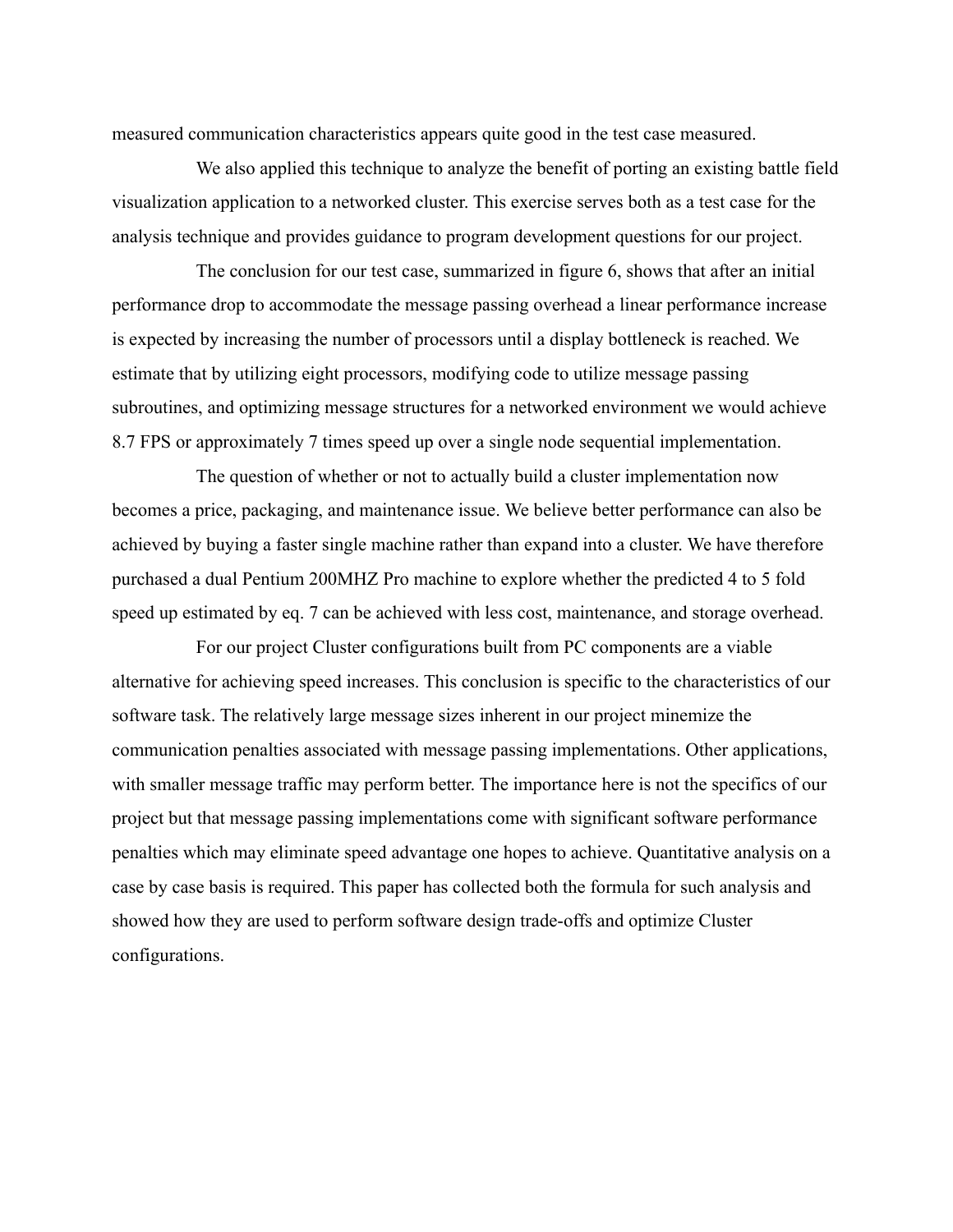### **ACKNOWLEDGEMENT**

The authors gratefully acknowledge the support of the following agencies: US ARMY Texcom Experimentation Center, Fort Hunter Liggett, Jolon, CA 93928 TRADOC Analysis Command-Monterey,Naval Postgraduate School, Monterey, CA 93943

## **REFERENCES:**

1)J. Hennessy;D. Patterson, Computer Architecture: A Quantitative Approach, Morgan Kaufmann Publishers, Inc., San Mateo, 1990,( see chapter 7)

2)Y. Yan; X Zhang; Y. Song, An Effective and Practical Performance Prediction Model for Parallel Computing in Nondedicated Heterogeneous NOW, J. of Parallel and Distributed Computing 38,63-80(1996)

3)Z. Xu, X. Zhang; L. Sun, Semi-empirical Multiprocessor Performance Predictions, J. of Parallel and Distributed Computing 39,14-28(1996)

4) G. F. Pfister, In Search of Clusters: The Coming Battle in Lowly Parallel Computing, Prentice Hall, New Jersey, 1995

5) PVM Parallel Virtual Machine

6) W. Gropp; E. Lusk; A. Skjellum, Using MPI: Portable Parallel Programming with the Message-Passing Interface, The MIT Press, 1996

7)J. Shirley;Hu Wei; D. Magid, Guide to Writing DCE Applications, O'Reilly&Associates, Inc., Sebastapol, 1994

8) W. Baer, *Scalable Parallel Processing System for Video Realistic Real-time Battlefield Simulation*, Proceedings of the 1994 Simulation Multiconference, Hyatt Regency Aventine, La Jolla San Diego, California, April 11 - 13, 1994, p. 77, Edited by Michael J. Chinni U.S. Army AMCCOM-ARDEC

9) W. Baer ,*Implementation of a Perspective View Generator* Transputing '91, P. Welch et al. Vol. 2, pp 643-656, ISOPRESS Amsterdam, 1991

10) SPEC, Better Benchmarks, Standard Performance Evaluation Corporation, Manassas, 1997

11) S. W. Decato , Parallel Processing Performance Evaluation of Mixed T10/T100 Ethernet Topologies on Linux Pentium Systems, Thesis , Naval Postgraduate School, Monterey Ca.